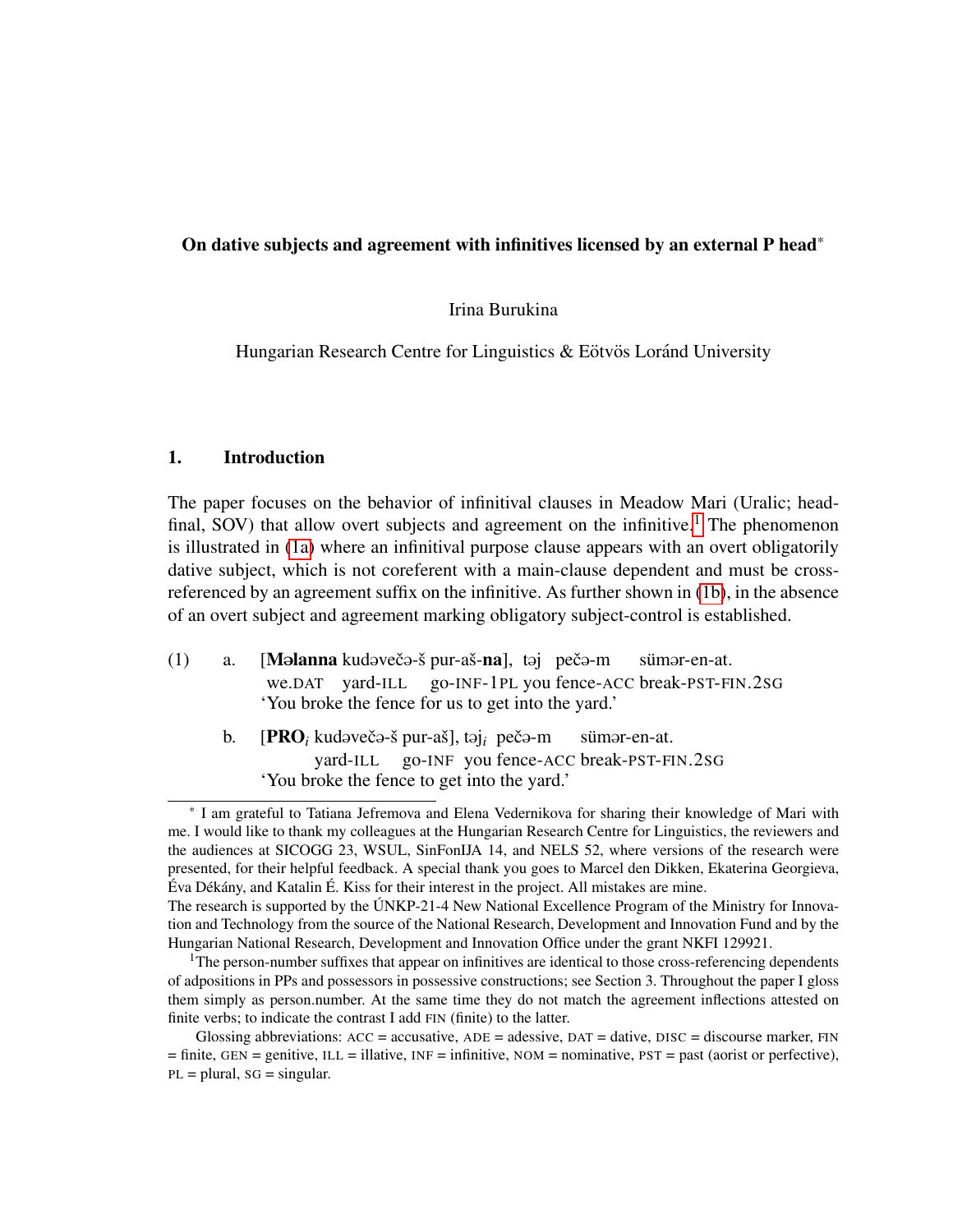This behavior gives rise to the following two questions. Are the two phenomena – namely, dative subjects and agreement on infinitives – related? And what is the source of the dative case and the agreement morphology?

I propose that the presence of both dative subjects and agreement marking depends on the presence of a postpositional head  $P<sub>DAT</sub>$  that takes some infinitival clauses as its complement [\(2\)](#page-1-0).  $P<sub>DAT</sub>$  can exceptionally assign dative case to the embedded subject, which can be either a DP or a *pro*. AGR also becomes available due to the properties of the dative adposition and does not result from a relation established between the subject and the embedded T head; cf. analyses along this line proposed for Russian (a contact language; [Comrie 1984,](#page-12-0) [Greenberg 1985,](#page-12-1) [Franks and Hornstein 1992,](#page-12-2) [Moore and Perlmutter 2000,](#page-12-3) i.a.) and Hungarian (another Uralic language; Tóth 2000, [Landau 2004\)](#page-12-4).

<span id="page-1-0"></span>

The Mari data contribute to the discussion of overt subjects and agreement outside of the finite domain across the world's languages. The proposed analysis opens a way for comparison of Mari with other typologically distinct non-Uralic languages that allow exceptional case licensing by a preposition heading the embedded clause. It also facilitates our understanding of the structure of PPs, in particular shedding light on the mechanism of Case-assignment.

The paper proceeds as follows. Section 2 describes the data and presents the relevant empirical observations. Section 3 outlines the analysis, whereby the infinitival clauses under consideration are headed by  $P<sub>DAT</sub>$ . Section 4 delves into the morphosyntactic properties of adpositional constructions in Mari, providing an account for the presence of case-marked dependents and possessive agreement. Section 5 summarizes the proposal and Section 6 concludes the paper.

### 2. The puzzle: Dative subjects and agreement

Meadow Mari, also known as Eastern Mari, is one of the two closely related Mari languages, spoken in the Mari El republic, Russian Federation, by approximately 470 000 speakers (mostly bilingual in Mari and Russian; [Eberhard et al. 2022\)](#page-12-5). Meadow Mari is often considered to be the standard variant of Mari and, for the sake of simplicity, throughout the paper I use the name "Mari" to refer to it. The data presented in the paper are from the Morkinsko-Sernur dialect of Mari and were collected during my fieldwork in 2020–2021.

Similarly to many other Uralic languages, Mari is head-final with the fixed SOV word order and frequent subject *pro*-drop. Mari has several types of subordinate clauses, both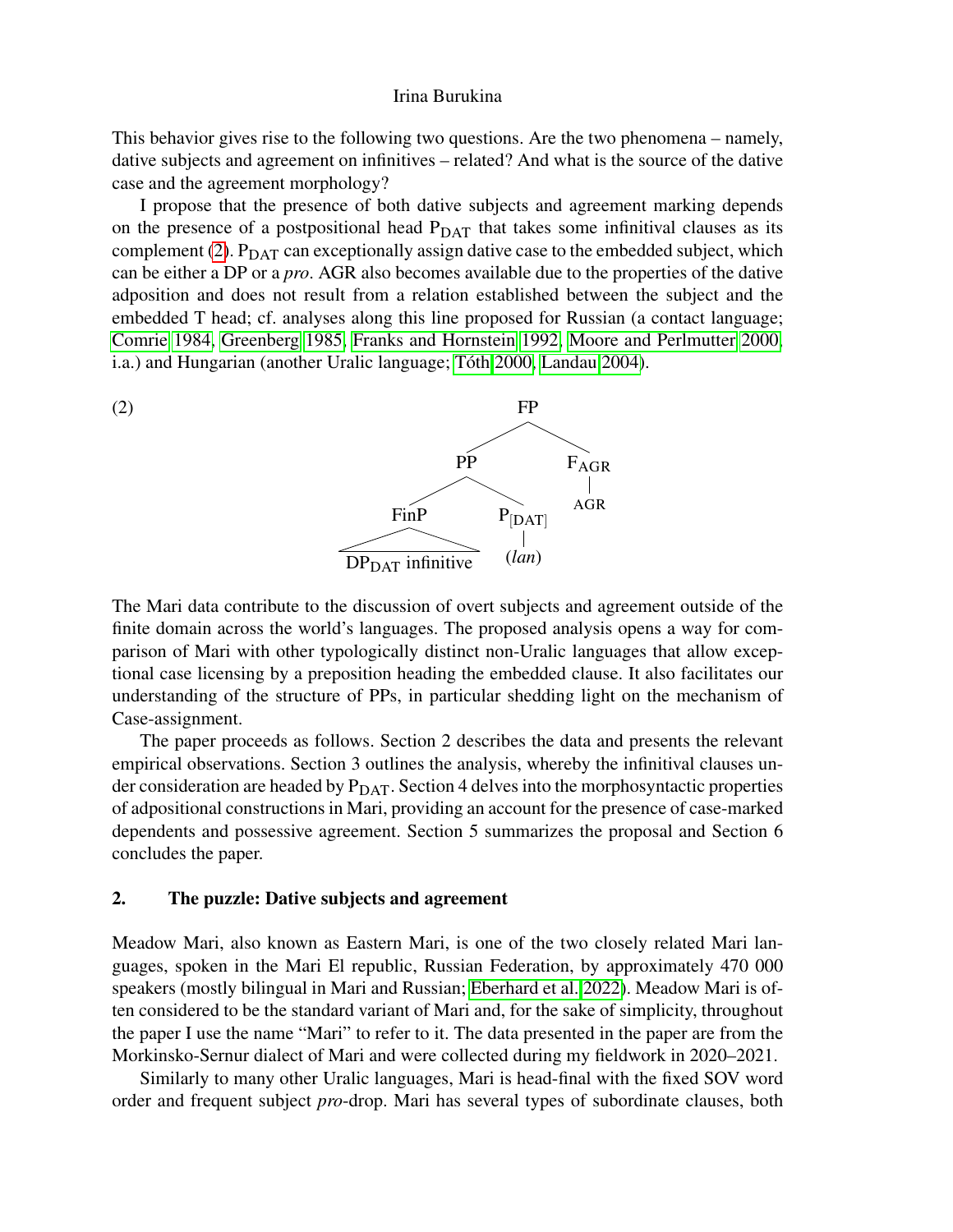finite and non-finite; the non-finite class includes infinitival and nominalized clauses and converbs. The present paper focuses on embedded infinitives derived from a verb using the suffix -*asˇ*; as illustrated in [\(3b\)](#page-2-0), they typically appear with an obligatorily controlled subject and do not exhibit any agreement morphology.

<span id="page-2-0"></span>(3) a. Rveze-vlak pečo-m boy-PL fence-ACC fix-PST-FIN.3PL törlat-en-at. 'The boys fixed the fence.' b. M@j rveze-vlak-@m*<sup>i</sup>* [PRO*<sup>i</sup>* / \*nuno(*i*) I boy-PL-ACC they.NOM / \*nunəlan<sub>(*i*)</sub> pečə-m they.DAT fence-ACC  $t$ örlat-aš-\* $\partial t$ \* $\partial \delta t$ ] fix-INF-FIN.3PL/3PL force-PST-FIN.1SG jod-@n-am. 'I forced the boys to fix the fence.'

However, overt dative subjects and agreement marking (AGR) morphologically identical to the possessive suffixes can exceptionally appear in infinitival subject-oriented purpose clauses. AGR is present when the embedded subject is either an overt DP or a silent *pro* and when it is not coreferent with the matrix one [\(4a\)](#page-2-1). When both an overt subject and AGR are absent, obligatory control is established [\(4b\)](#page-2-2).

<span id="page-2-2"></span><span id="page-2-1"></span>

| (4) | a.             | [Məlanna kudəvečə-š pur-aš-na], təj pečə-m sümər-en-at.<br>we.DAT yard-ILL go-INF-1PL you fence-ACC break-PST-FIN.2SG<br>'You broke the fence for us to get into the yard.'            |
|-----|----------------|----------------------------------------------------------------------------------------------------------------------------------------------------------------------------------------|
|     | $\mathbf{b}$ . | $[{\bf P}{\bf R}{\bf O}_i]$ kudəvečə-š pur-aš], təj <sub>i</sub> pečə-m sümər-en-at.<br>yard-ILL go-INF you fence-ACC break-PST-FIN.2SG<br>'You broke the fence to get into the yard.' |
|     |                | The dative DP in (4a) is indeed the embedded subject and not a matrix dependent; for<br>instance, it is selected by the embedded predicate (5).                                        |
| (5) |                | $[Kogol'$ -lan küjə-aš* $(\vec{azo})$ , duxovka-m čükt-əš-na.<br>pie-DAT cook-INF-3SG oven-ACC turn.on-PST-FIN.1PL<br>'We turned on the oven for the pie to cook.'                     |

<span id="page-2-3"></span>The DP *kogal'lan* in [\(5\)](#page-2-3) cannot be interpreted as an argument of the matrix verb ('turn on') or as an adjunct modifying the main clause event and evidently receives a thematic role from the embedded verb ('cook', intransitive).

# 3. Proposal: P(DAT)

To account for the empirical observations summarized in Section 2, I propose that the presence of both overt subjects and AGR in infinitival clauses is contingent on the availability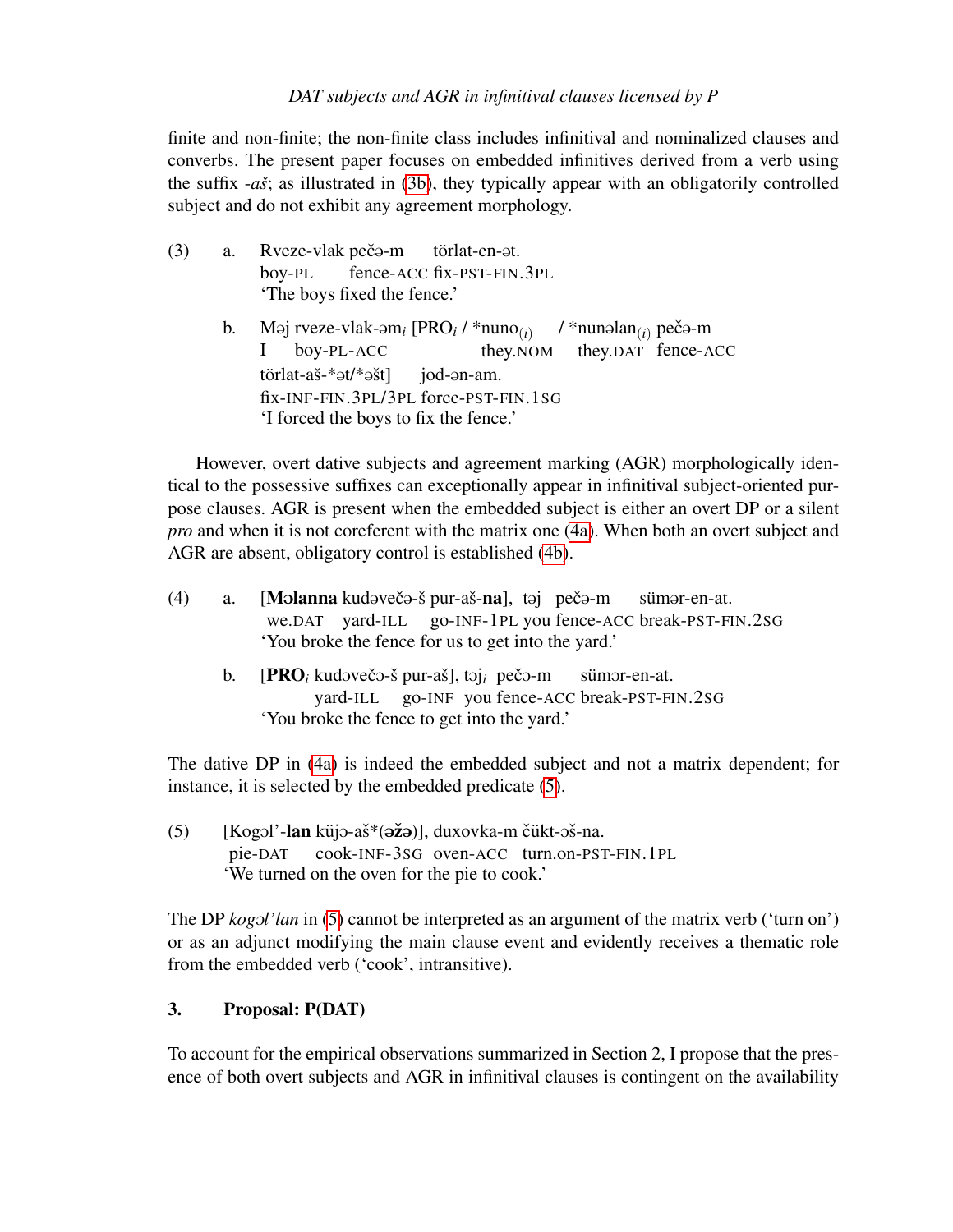of the dative case, which in turn is assigned by the special  $P<sub>DAT</sub>$  head that selects some, but not all, non-finite clauses as its complement.

Following the literature on Uralic languages, I assume that dative belongs to the same group as spatial cases, which form a sub-class of postpositions. The postpositions are divided into two groups: Case-assigning (with a Case feature) versus non-Case-assigning (without a Case feature); the latter are mostly derived from relational nouns (cf. Dékány and Hegedüs 2015, Dékány 2018, and references therein). Examples include  $P_{\text{DAT}}$  on the one hand and *nergen* 'about', *ončolno* 'in front of', on the other hand.<sup>[2](#page-3-0)</sup> It is important to note that, despite sharing the name, Uralic postpositions are fundamentally different from, for instance, prepositions in Indo-European languages. As I discuss in more detail in Section 4, Uralic adpositions is a semi-functional category: while they have some semantic content, it is doubtful that they assign a thematic role to the dependent nominal phrase and their function is to assist in Case-licensing of the latter (cf. the case-projection, KP).

I argue that purpose adjunct clauses are inherently embedded under the dative adposition  $(P<sub>DAT</sub>)$ .<sup>[3](#page-3-1)</sup> As  $P<sub>DAT</sub>$  has a [Case:DAT] feature, it can exceptionally Case-license the embedded subject. The agreement marking on the infinitive also results from an Agree relation being established between a postpositional head and the embedded subject; thus, AGR appears whenever DAT is available. A simplified structure is shown in [\(6\)](#page-3-2), to be elaborated later in the paper.

<span id="page-3-2"></span>(6) [PP  $\left[$  FinP DP<sub>DAT</sub> infinitive  $\left[$  P<sub>DAT</sub>  $\right]$ 

The proposed analysis is supported by the following data. First, the inflections observed on infinitives are identical to those on postpositions<sup>[4](#page-3-3)</sup> and in possessive constructions and differ from the exponents of agreement on finite verbs; compare the paradigms in Table 1. The parallelism between infinitives and adpositions is expected, since in both cases the suffixes under consideration spell out the acquired features of P. In the next section I will further consider the matching non-finite agreement and possessive morphology.

(i) a. Kas-lan evening-DAT what-ACC eat-INF make.NPST.2SG mo-m kočk-aš əštet? 'What will you make for dinner?' b. Ivuk kevət-əške kində-lan kaj-en. Ivuk store-ILL bread-DAT went-PST 'Ivuk went to the store for bread.'

<span id="page-3-3"></span><sup>4</sup> Across the Uralic languages, postpositions regularly bear a suffix cross-referencing the embedded nominal: cf. *(én-)előtt-em* 'I-front-1sG', *(én-)nál-am* 'I-ADE-1SG' in Hungarian.

<span id="page-3-0"></span> ${}^{2}$ Dékány and Hegedüs [\(2015\)](#page-12-6) draw a distinction between "non-Case-like" and "Case-like" postpositions. The former (dative, locative, etc.) take a complement in an oblique case. The latter (often derived from a relational noun) take a morphologically unmarked complement, and behave like affixal case suffixes in many respects. I am grateful to Éva Dékány for bringing this to my attention.

<span id="page-3-1"></span><sup>&</sup>lt;sup>3</sup>From a semantic point of view this assumption is plausible, since in Mari, similarly to other Uralic language, dative is a directional case that is used to introduce a Recipient, a Goal (an object/location/point in time) or a Vicinal Goal [\(Ylikoski 2011,](#page-13-1) [Riese et al. 2019\)](#page-13-2).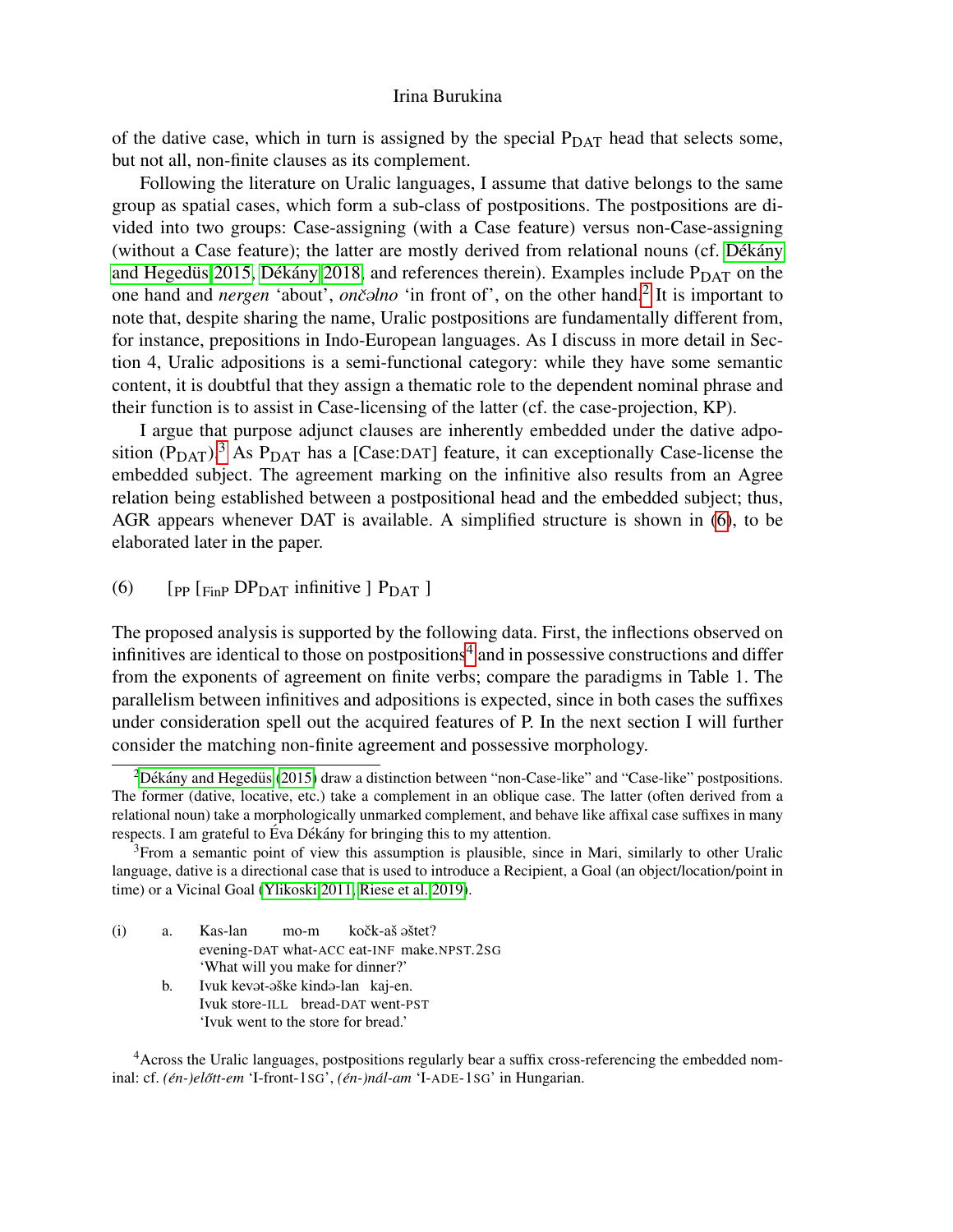|     | <b>POSS</b>           | postposition       | infinitives           | PST (aorist) | PST (PFV)              |
|-----|-----------------------|--------------------|-----------------------|--------------|------------------------|
|     | el 'country'          | ončalno 'in front' | <i>pur-aš</i> 'to go' | kočk- 'eat'  | <i>lud</i> -'read'     |
| 1SG | el-em                 | ončəln-em          | pur-aš-em             | kočk-əm      | lud-an-am              |
| 2SG | el-et                 | ončaln-et          | pur-aš-et             | kočk-əč      | lud-ən-at              |
| 3SG | el-že                 | ončaln-ažo         | pur-aš-aže            | kočk-o       | $lud$ -ən- $\emptyset$ |
| 1PL | el-na                 | ončaln-ana         | pur-aš-na             | koč-na       | lud-an-na              |
| 2PL | el-da                 | ončaln-ada         | pur-aš-da             | koč-da       | lud-an-da              |
| 3PL | $el$ - $\tilde{a}$ st | ončəln-əšt         | pur-aš-ašt            | kočk-əč      | lud-an-at              |

Table 1. Agreement morphology [\(Riese et al. 2019\)](#page-13-2)

Second, another dative marker -*lan* can appear on the infinitive itself, in addition to that on the embedded subject. According to the native speakers that I consulted, DAT on the infinitive is always optional, while DAT on the embedded subject is obligatory; so far, I have found no correlation between the absence/presence of DAT on the infinitive and any syntactic, semantic, or pragmatic properties of the sentence. The presence of the second *-lan* is accounted for under the assumption that P<sub>DAT</sub> may be independently spelled out.

- <span id="page-4-0"></span>(7) a. [PRO<sub>*i*</sub> kudəvečə-š pur-aš-**lan**] təj<sub>i</sub> pečə-m yard-ILL go-INF-DAT you fence-ACC break-PST-FIN.2SG sümar-en-at. 'You broke the fence to get into the yard.'
	- b. [Məlanna kudəvečə-š pur-aš-**lan**-na] təj pečə-m we.DAT yard-ILL go-INF-DAT-1PL you fence-ACC break-PST-FIN.2SG sümər-en-at. 'You broke the fence for us to get into the yard.'

In addition to this, note that when an overt dative suffix appears on the infinitive [\(7b\)](#page-4-0) it is attached closer to the root and followed by the possessive marker; the alternative order is usually not allowed [\(8\)](#page-4-1). The order DAT-AGR matches that in PPs and dative pronouns: *m* $\theta$ -*lan-na* we-DAT-1PL but not \**m* $\theta$ -*na-lan* we-1PL-DAT. An alternative analysis whereby AGR results from an agreement relation established between the embedded subject and the non-finite T head predicts the order to be strictly AGR-DAT, contrary to the facts.<sup>[5](#page-4-2)</sup>

<span id="page-4-2"></span><span id="page-4-1"></span><sup>5</sup>Another crucial difference between the finite inflections and the rest of the agreement markers concerns their regularity. Agreement marking on finite verbs is always obligatory and its position is fixed (TENSE-FIN.AGR). However, when it comes to the so-called non-finite agreement marking, that is, the one that appears on infinitives, possessed nominals and dependents of postpositions, the degree of inter- and intra-speaker variation is very high [\(Riese et al. 2019\)](#page-13-2). As noted in the main text, the order AGR-DAT is typically not allowed; while this is true for plural forms, in case of a 1SG/2SG dependent some speakers prefer the order DAT-AGR. What is crucial is that for each individual consultant the preferred pattern holds for both purpose clauses and PPs.

In addition to this, one of the speakers that I consulted reported that, in sentences with an infinitival purpose clause, AGR on the infinitive is optional when the embedded subject is an overt personal pronoun. I leave this behavior to be examined in detail by future research and would like to tentatively suggest that the unusual properties of AGR in Mari could be accounted for under an analysis in terms of clitic doubling. The clitic may appear either as a direct result of an Agree relation being established between the target DP and a c-commanding functional head (P/F<sub>AGR</sub> in purpose infinitives) or as a realization of the head of a movement chain (with the embedded subject moving to Spec,PP/FP in purpose infinitives); see [Harizanov 2014](#page-12-8) and references therein for a discussion of the mechanisms of clitic doubling in the world's languages.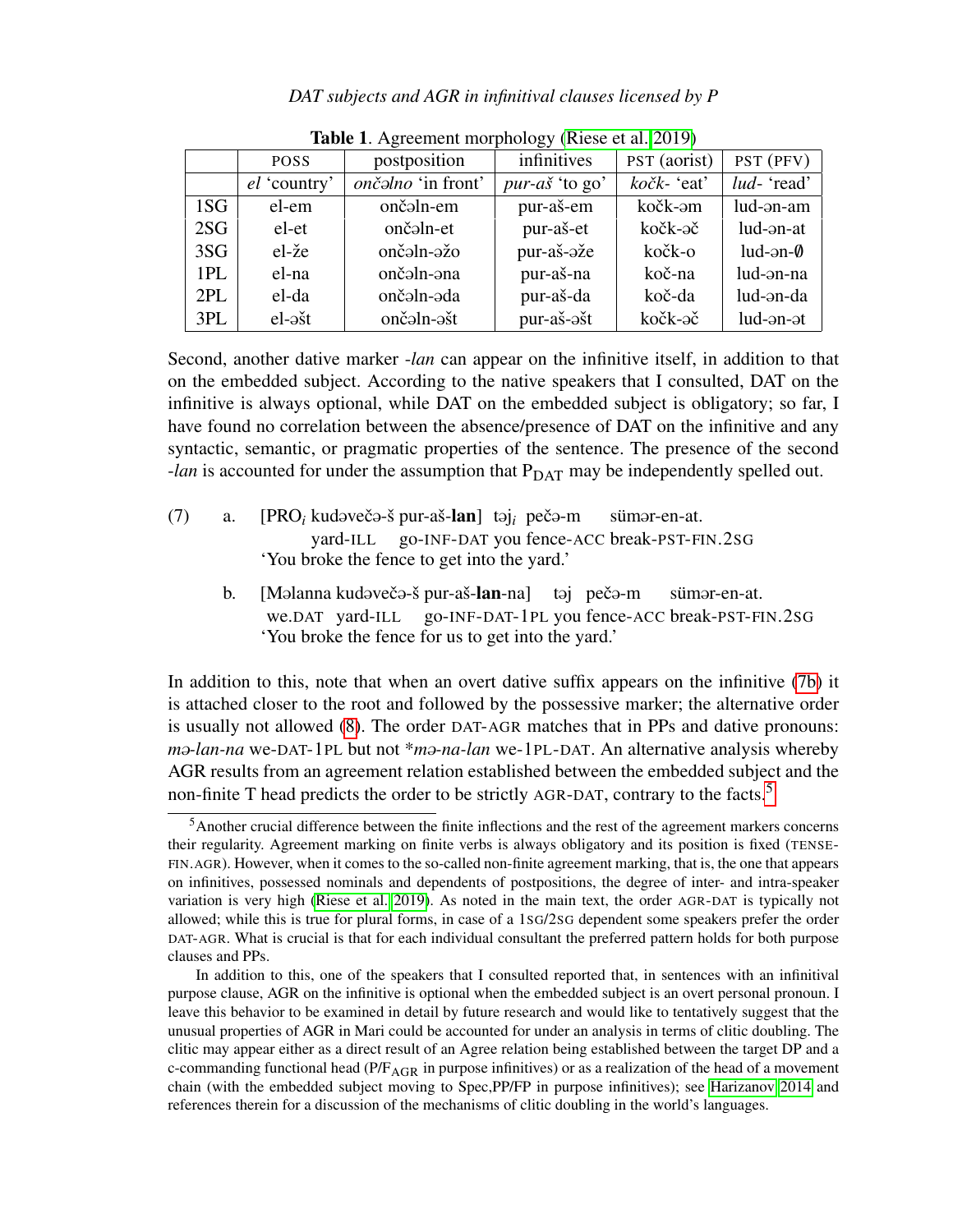(8) \* [Məlanna kudəvečə-š pur-aš-na-lan] we.DAT yard-ILL go-INF-1PL-DAT you fence-ACC break-PST-FIN.2SG təj pečə-m sümar-en-at. Intended: 'You broke the fence for us to get into the yard.'

To summarize, it appears that in Mari purpose clauses an embedded FinP<sup>[6](#page-5-0)</sup> is merged as a complement of a P<sub>DAT</sub>, which is either covert or overtly realized as *-lan*. To account for the order of the suffixes, I further suggest that a separate functional projection responsible for agreement  $(F_{AGR})$  is added on top of the PP [\(9\)](#page-5-1).

<span id="page-5-1"></span>

While the structure in [\(9\)](#page-5-1) reflects the morphosyntactic properties of the infinitival purpose clauses under consideration, a successful analysis shall also account for the similarities between purpose infinitives and dative nominals, on the one hand, and possessive constructions, on the other hand. In other words, what is the structure of dative DPs and PPs in general and why are they often accompanied by a seemingly possessive agreement suffix? To address these questions, in the next section I focus on the syntax of adpositional phrases in Mari.

## 4. The structure of PPs in Mari

#### 4.1 Possession and postpositions

I propose that the alikeness of purpose infinitives, dative pronouns, PPs, and possessive phrases stems from the fact that the infinitival FinPs are merged within a PP headed by the  $P<sub>DAT</sub>$ . In turn, the PP, which belongs to the general class of adpositional structures, originally involved possession: a possessive relation was established between the PLACE nominal or a similar relational noun (Possessum) and the Ground DP (Possessor). Although in Modern Mari the original structure has undergone some change, as will be suggested in this section, the preexisting version of it reveals itself in agreement marking. Let us see how this assumption allows us to account for all the relevant data.

For possessive phrases I adopt Dékány's [\(2018\)](#page-12-7) analysis, originally developed for Hungarian; the structure is given in [\(11\)](#page-6-0), with an example in [\(10\)](#page-6-1). The possessor and the pos-

<span id="page-5-0"></span><sup>&</sup>lt;sup>6</sup>I adhere to the split CP hypothesis and assume that infinitival clauses are FinPs with -*aš* being the exponent of the non-finite T head. As demonstrated in the concluding section of the paper, a CP (ForceP) headed by the complementizer *manon* can be merged on top of the FinP, with the postpositional projections – PP and FP – located between the two.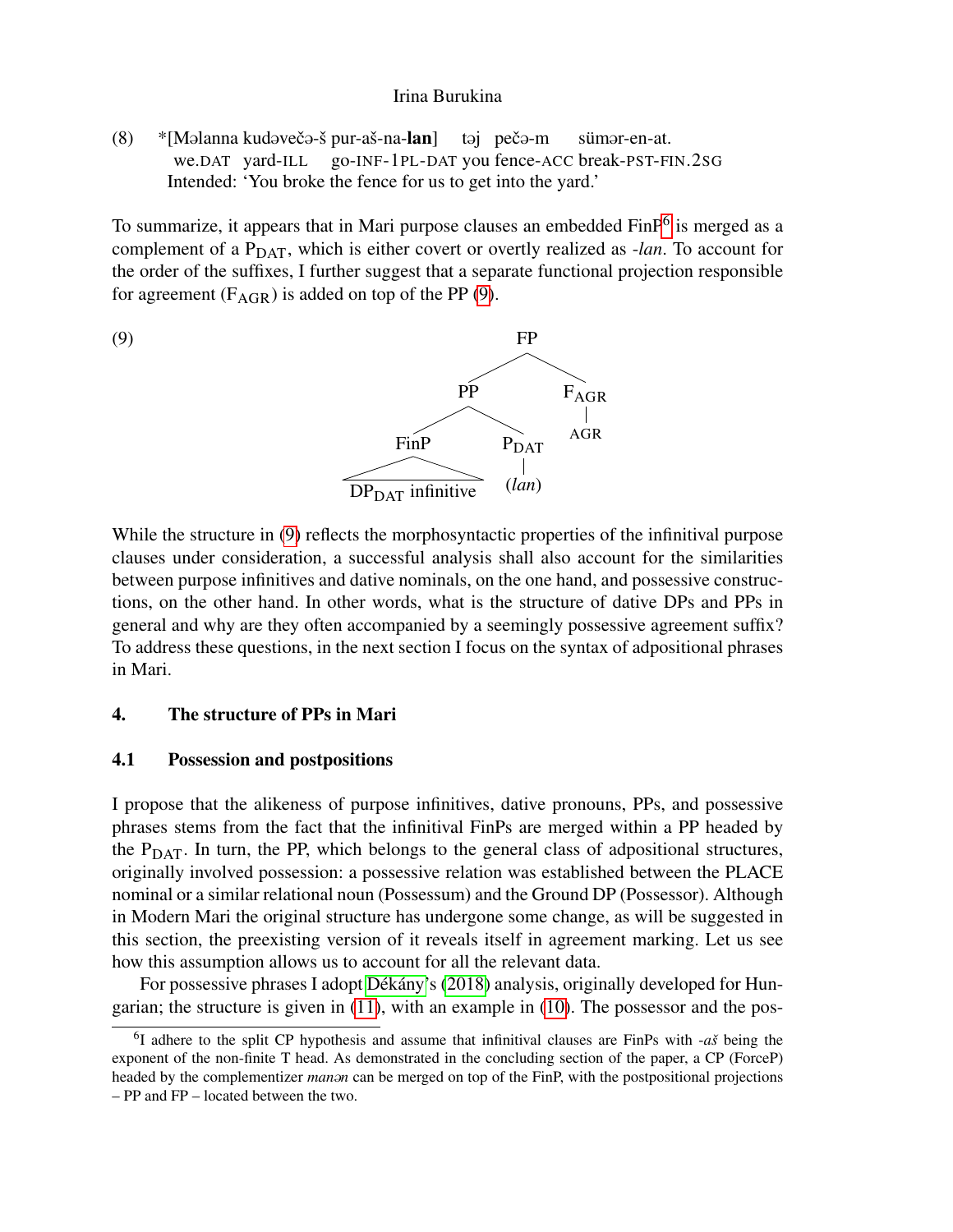sessum form a constituent together, which, following Dékány [\(2018\)](#page-12-7), I take to be an NP. The NP is dominated by two functional projections: PossP is primarily responsible for the genitive Case-assignment and  $F_{\text{AGR}}$  is responsible for agreement.<sup>[7](#page-6-2)</sup>

<span id="page-6-1"></span>(10) memnan el-na we.GEN country-1PL 'our country'

<span id="page-6-0"></span>

Historically, adpositional phrases belonged to the class of possessive constructions: a possessive relation was established between the PLACE possessum, which was either a silent nominal or a relational noun, and the Ground possessor; see [Terzi](#page-13-3) [\(2005,](#page-13-3) [2008\)](#page-13-4), [Pantcheva](#page-13-5)  $(2008)$ , [Noonan](#page-12-9)  $(2010)$ , Dékány  $(2018)$ , to name a few, advocating a similar idea. Thus, the original structure for PPs is derived directly from [\(11\)](#page-6-0), as shown in [\(12\)](#page-6-3), with the Caseassigning P head essentially playing the role of the Poss head in [\(11\)](#page-6-0).



<span id="page-6-3"></span>

If PPs are derived from the possessive construction with a Case-assigning P being similar in its function to Poss, we expect the complements of the P heads in Mari to be not full DPs but only smaller constituent, PossPs or NPs; a P head combining with a non-finite FinP (and not, for instance, a full CP) matches this pattern. The presence of FP projected by FAGR also follows naturally. Yet a question arises as to whether the Ground-PLACE

<span id="page-6-2"></span><sup>&</sup>lt;sup>7</sup>For the sake of simplicity, at this point I assume that within the NP the possessor is merged to the left of the possessum and stays in situ, with Case-assignment and agreement proceeding downwards, which results in the possessive morphology in F<sub>AGR</sub> attaching to the possessum; however, nothing hinges on this assumption. An alternative is to suggest that the possessor is base-generated to the right of the possessum and undergoes movement to Spec,PossP or Spec,FP.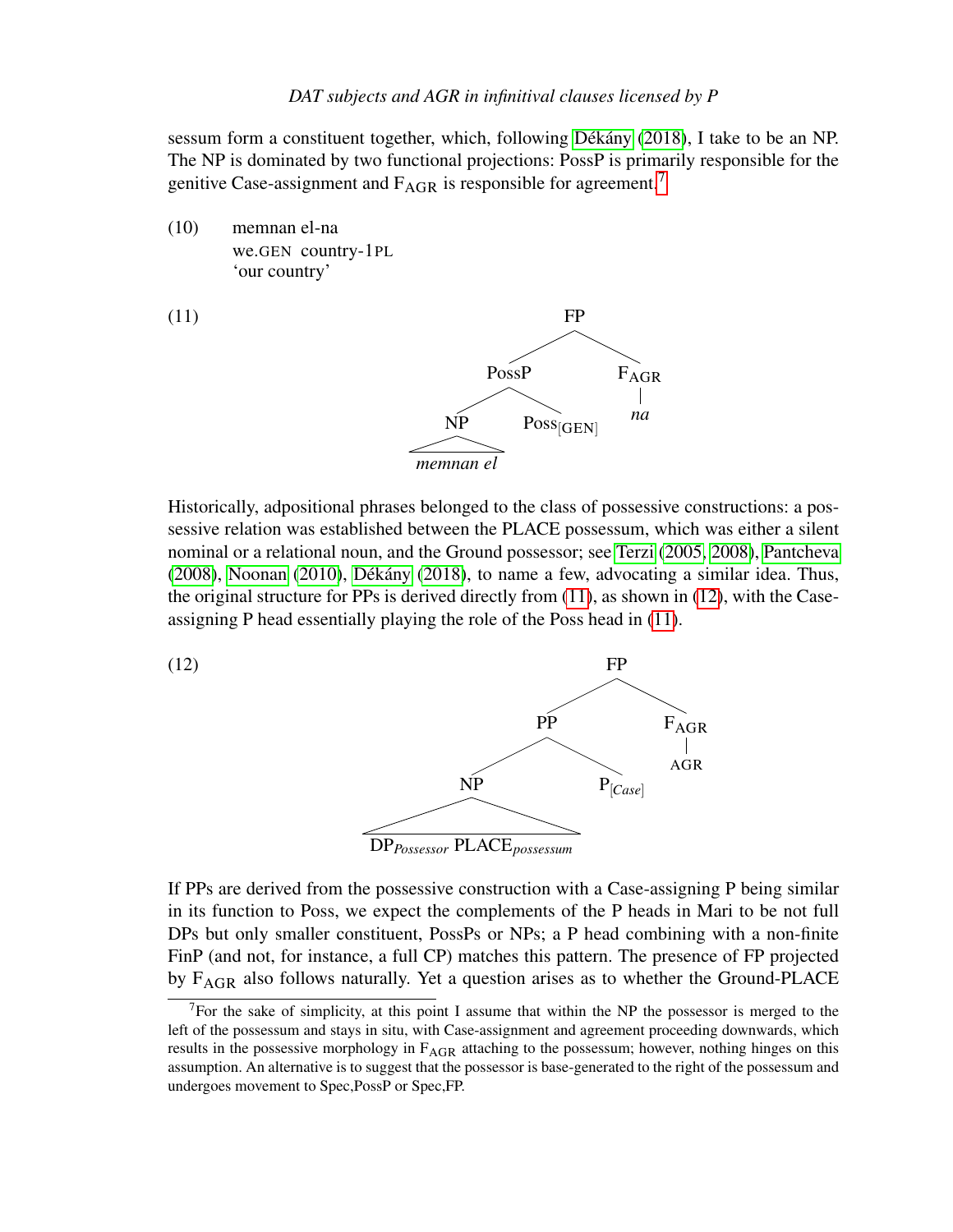combination shall be postulated in Modern Mari PPs and, most importantly for the present discussion, in purpose clauses. In the next subsection it will be shown how the structure in [\(12\)](#page-6-3) was reanalysed and how the data support the proposed analysis.

## 4.2 Remnants of the original PP structure

I propose that in the course of the historical development of Mari the original structure outlined in [\(12\)](#page-6-3) has undergone some changes. In particular, the complex NP that included the possessum (PLACE) and the possessor (Ground) was simplified: overt PLACE nominals were reanalyzed as Ps and silent PLACE nominals were reduced, leaving the P head to combine directly with the Ground – which can be now an NP, a PossP, or an FP. However, the original structure has been preserved and can still be observed in case of personal pronouns, as shown below.[8](#page-7-0)

The behavior of personal pronouns in Modern Mari is illustrated in  $(13)$  and  $(14)$ .<sup>[9](#page-7-3)</sup> With a non-Case-assigning P the pronoun is always GEN [\(13\)](#page-7-1). With the Case-assigning  $P<sub>DAT</sub>$  the pronoun is never marked GEN and remains a bare stem [\(14\)](#page-7-2). In both cases, the pronoun must be cross-referenced by a POSS suffix that attaches to the postposition.

<span id="page-7-2"></span><span id="page-7-1"></span>

| (13) | a. | memnan ončaln-ana                            | b. $\ast$ me onč $\sin(-\sin\theta)$                                                                |
|------|----|----------------------------------------------|-----------------------------------------------------------------------------------------------------|
|      |    | we.GEN in.front.of-1PL                       | we in front of-1PL                                                                                  |
|      |    | 'in front of us'                             | Intended: 'in front of us'                                                                          |
| (14) | a. | mə-lan-na<br>$we$ -DAT- $1PL$<br>'to/for us' | b. $\text{*}$ mə-lan / $\text{*}$ mə-na-lan<br>$we$ -DAT $we$ - $1PL$ -DAT<br>Intended: 'to/for us' |

The morphosyntactic properties described above are captured by the analysis put forward in [\(12\)](#page-6-3); the structural representations are given in [\(15\)](#page-7-4) and [\(16\)](#page-7-5). The pronominal dependent is the possessor of the PLACE nominal (the overt *onc*<sup>o</sup>ln in [\(15\)](#page-7-4) and a silent one in [\(16\)](#page-7-5)). It is assigned GEN/DAT by the P head and enters an Agree relation with  $F_{AGR}$  that results in a possessive marker.

<span id="page-7-4"></span>(15)  $\left[\text{FP}\left[\text{pp}\left[\text{pp}\left[\text{mp}\left[\text{mp}\left[\text{mp}\left[\text{mp}\left[\text{mp}\left[\text{pm}\right]\right]\right]\right], \text{pm}\left[\text{pm}\left[\text{pm}\right]\right]\right], \text{pm}\left[\text{pm}\left[\text{pm}\left[\text{pm}\right]\right]\right]\right]\right] \right]$ 

<span id="page-7-5"></span>(16)  $\left[\text{Fp [p p [p m e + l a n] \text{ } \textcircled{P} \text{lace}][p_{\text{DATA}} - l a n]\right] \left[\text{F}_{\text{AGR}} - n a\right]\right]$ 

A remark shall be made regarding dative personal pronouns. Under the assumption that -*lan* is both the marker of dative case assigned to a DP and the exponent of  $P_{DATA}$ , an expected

<span id="page-7-0"></span><sup>8</sup>There are two possible reasons for that. First, personal pronouns are argued to be DPs that cannot be reduced to NPs or PossPs; reducing a silent PLACE in a dative PP with a personal pronoun as the Ground would result in an unsuccessful attempt to merge a full DP as the complement of the  $P<sub>DATA</sub>$ . Second, across the world's languages personal pronouns are shown to be prone to historical change and often preserve the original properties; see, for instance  $\acute{E}$ . Kiss [\(2013\)](#page-12-10) on personal pronouns in Hungarian.

<span id="page-7-3"></span><sup>&</sup>lt;sup>9</sup>Notice also that the discussion here is limited to 1st and 2nd person pronouns. 3d person pronouns in Mari are derived from demonstratives and do not conform to the described pattern.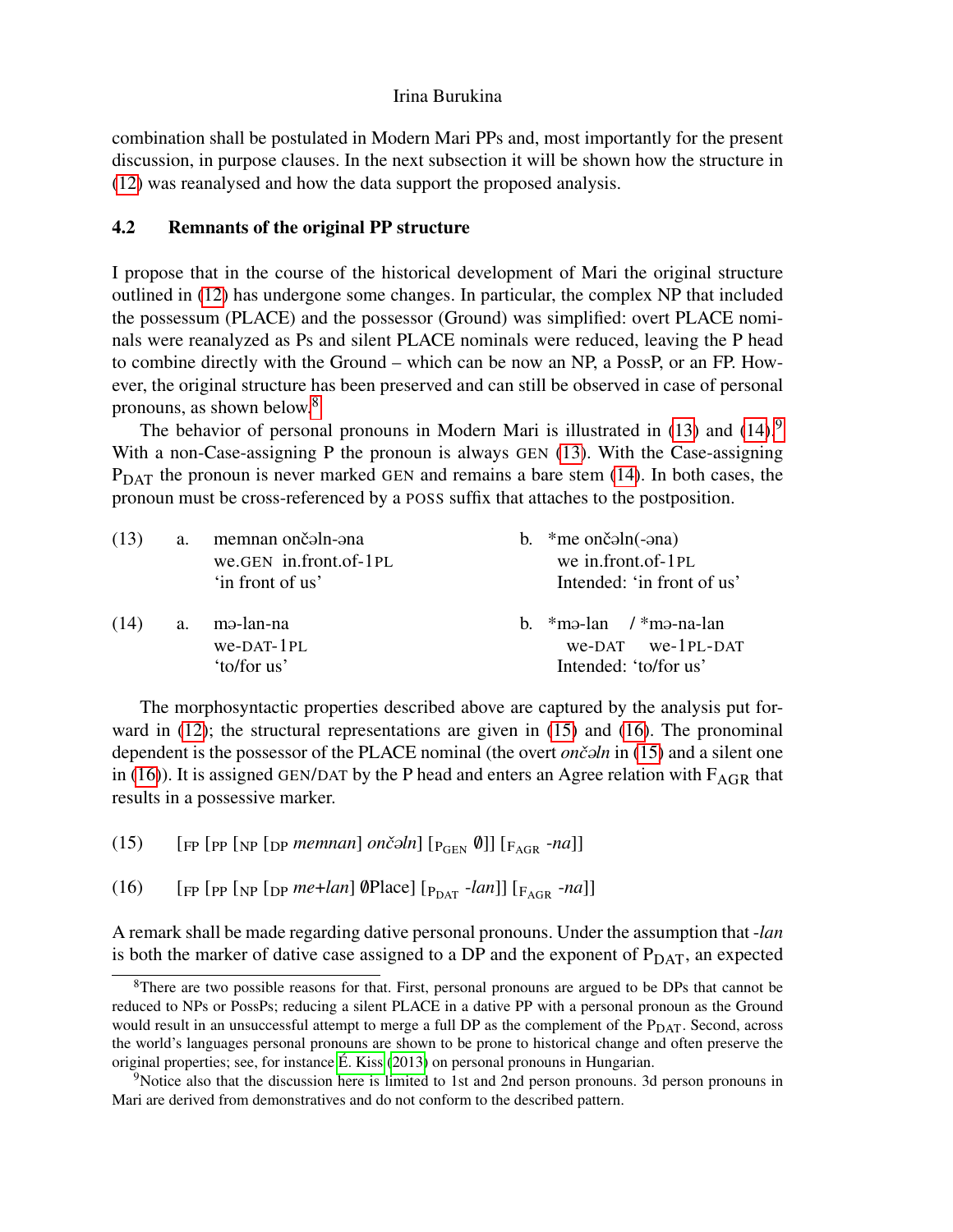dative form, for instance, of the first person plural pronoun shall be \**m* $\theta$ *-lan-lan-na* we-DAT- $P<sub>DAT</sub>$ -1PL. However, such forms are strictly ungrammatical. I assume that they are ruled out post-syntactically: the repeated adjacent material is deleted at PF.

#### 4.3 Postpositions in Modern Mari

As mentioned above, the original syntax of PPs [\(12\)](#page-6-3) has been preserved for constructions with a pronominal dependent. In other cases, PPs in Modern Mari have a simplified structure compared to that in [\(12\)](#page-6-3): the overt PLACE nominals became reanalyzed as Ps and the silent PLACE was removed. In the remaining part of the paper I demonstrate how such an analysis accounts for the relevant properties of PPs and, by extension, infinitival purpose clauses embedded under  $P_{\text{DAT}}$ ; due to the limitations of space, I confine myself to the discussion of Case-assigning non-relational postpositions (including  $P<sub>DAT</sub>$ ) and I refer the reader to [Burukina](#page-12-11) [\(2022\)](#page-12-11) for more information on relational Ps.

When a Case-assigning postposition, such as  $P<sub>DAT</sub>$ , combines with an NP, the latter must be an unmarked stem, that is, it can never appear with a genitive suffix. As shown in [\(17\)](#page-8-0), no possessive morphology is present, unlike in the case of personal pronouns.

<span id="page-8-0"></span>

| (17) | <b>a.</b> | pört-lan / erge-lan                                |
|------|-----------|----------------------------------------------------|
|      |           | house-DAT boy-DAT                                  |
|      |           | 'to/for a house', 'to/for the boy'                 |
|      |           | b. $\#$ pört-lan-že / erge-lan-že                  |
|      |           | house-DAT-3sG boy-DAT-3sG                          |
|      |           | Only: 'to/for his/her house', 'to/for his/her boy' |
|      |           |                                                    |

I propose that the NP dependent is merged directly as a complement of the P head. Since the nominal dependent lacks the DP layer, no Case is assigned to it. Furthermore, it is not a valid goal for  $F_{AGR}$ , which probes for a DP; hence, the default (null)  $F_{AGR}$  is inserted.<sup>[10](#page-8-1)</sup>

<span id="page-8-2"></span>

The analysis in [\(18\)](#page-8-2) predicts that, in principle, a Case-assigning postposition (such as  $P<sub>DAT</sub>$ ) can combine with a nominal projection of different sizes, the only exception being a 'complete' DP. Indeed,  $P<sub>DAT</sub>$  takes as its complement not only an NP but also a possessive phrase. In this case, the possessor is genitive and the possessum remains un-

<span id="page-8-1"></span><sup>&</sup>lt;sup>10</sup>Under an analysis in terms of clitic doubling a failure to establish a relation with  $F_{AGR}$  results in the abscence of a clitic [\(Preminger 2009\)](#page-13-6).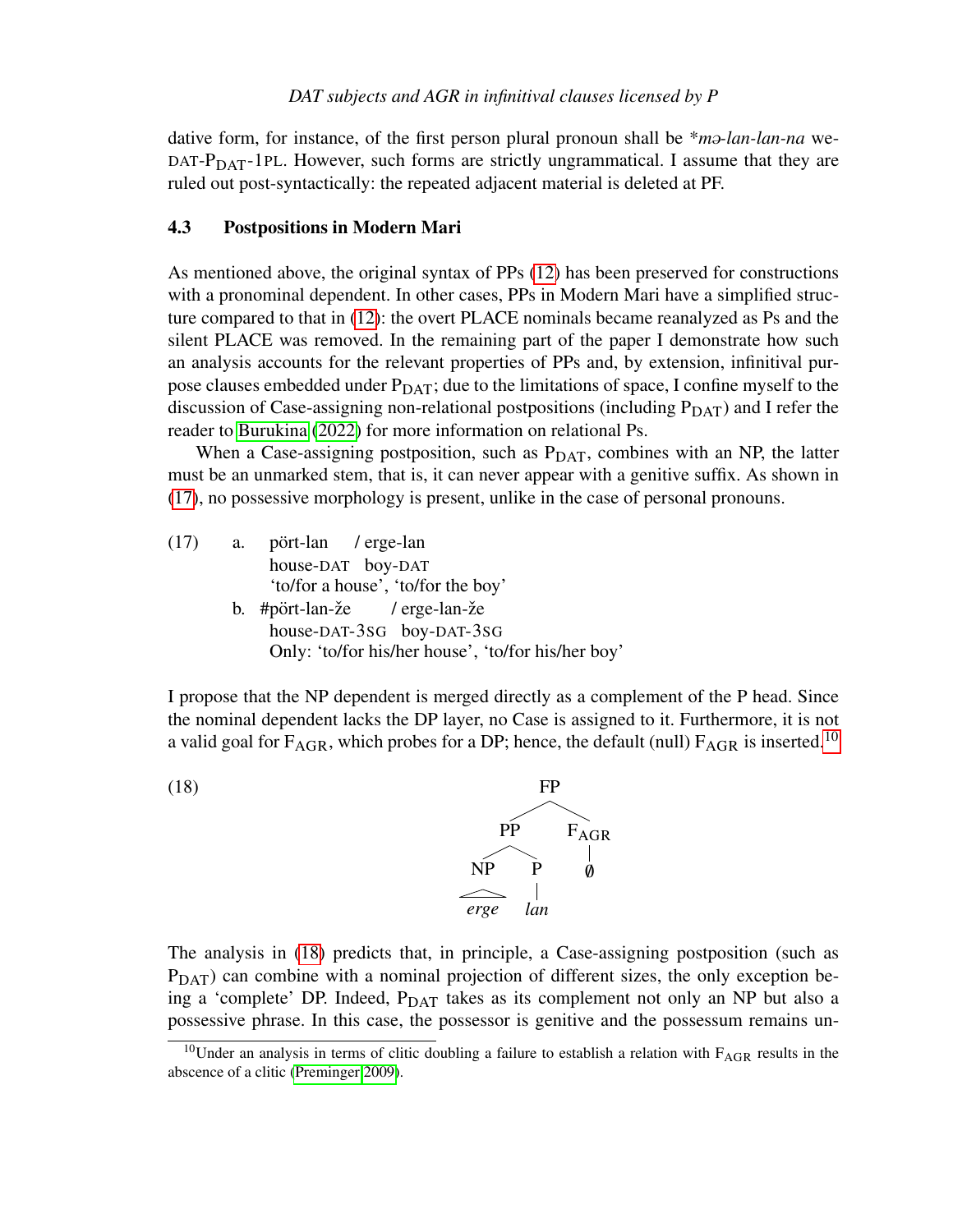marked. Interestingly, the possessive marker cross-referencing the possessor can regularly attach either to the postposition or to the possessum [\(19\)](#page-9-0).

- <span id="page-9-0"></span>(19) a. memnan pört-lan-na we.GEN house-DAT-1PL 'to/for our house'
	- b. memnan pört-na-lan we.GEN house-1PL-DAT 'to/for my house'

I argue that the order of the suffixes – DAT-AGR or AGR-DAT – depends on the size of the possessive phrase that  $P<sub>DAT</sub>$  combines with. Recall that in Mari the possessive projection is split into PossP, projected by the case-assigning Poss head, and FP, projected by the agreeing  $F_{\text{AGR}}$ .  $P_{\text{DATA}}$  can select either of them as its complement. Combining with a smaller PossP results in the order DAT-AGR [\(20\)](#page-9-1). Combining with a larger FP gives rise to the order AGR-DAT  $(21).^{11}$  $(21).^{11}$  $(21).^{11}$  $(21).^{11}$ 

<span id="page-9-2"></span><span id="page-9-1"></span>

<span id="page-9-3"></span> $11$ I assume that the combination AGR-DAT-AGR is ruled out, since the higher  $F_{AGR}$  cannot probe a DP that has already established an Agree relation with the lower FAGR.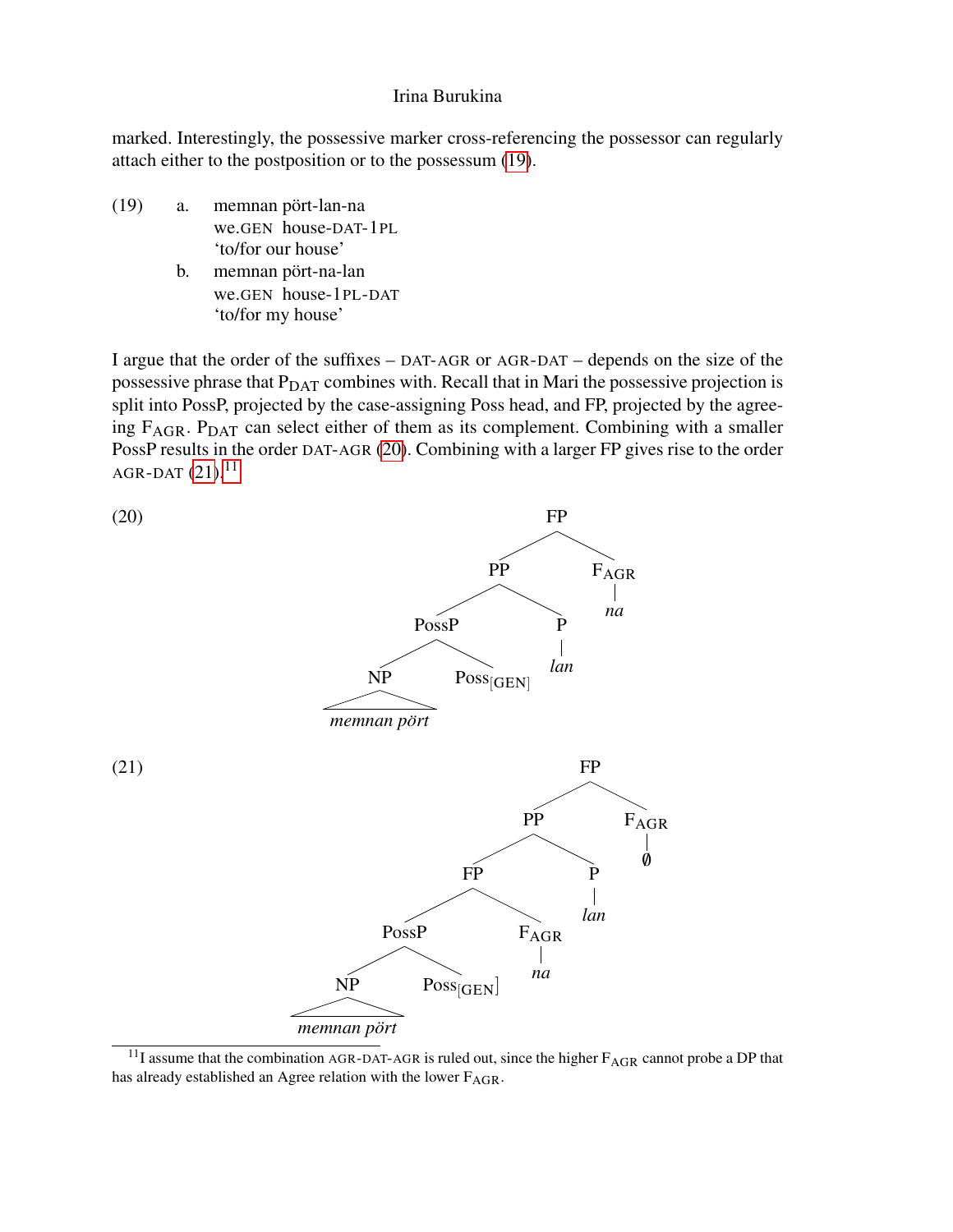## 5. P(DAT) and embedded infinitives

The structure of the dative PPs with an infinitival dependent, repeated in [\(22\)](#page-10-0), is straightforwardly derived from the general structure of PossPs.

<span id="page-10-0"></span>

PDAT takes a FinP as its complement and exceptionally assigns dative case to the embedded subject. The latter is further probed by  $F_{AGR}$ ; an Agree relation is established between the two, which results in the corresponding possessive marker, attached to the infinitive (the closest stem). The optionality of the second -*lan* on the infinitive and the order DAT-AGR when it is present also follow: since  $P_{\text{DATA}}$  is aternatively realized as case on the subject DP it may but does not have to be independently spelled out (cf. [Emonds'](#page-12-12) [\(1985\)](#page-12-12) Invisible Category Principle).

## 6. Concluding remarks

The present paper focused on infinitival subject-oriented purpose clauses in Mari, a Uralic language, which allow referential dative subjects and agreement marking on the infinitive. To account for their exceptional behavior, I proposed that overt embedded subjects are licensed by  $P<sub>DAT</sub>$  that heads only some infinitival clauses. Similarly to the spatial adpositions, P<sub>DAT</sub> projects a complex syntactic structure, which parallels that of possessive constructions. In particular, AGR in the infinitival purpose clauses under consideration results from an agreement relation established between  $F_{AGR}$ , which is necessarily merged on top of the  $PP<sub>DAT</sub>$  (as well as any other PP), and the embedded subject.

Examining Mari infinitival clauses allows us to refine the analysis for postpositional constructions in general. The Mari data further contribute to the discussion of exceptional Case marking across the world's languages and highlight the diversity of constructions involving inflected infinitives and embedded dative subjects. For example, similarly looking infinitival purpose clauses with dative subjects are found in Russian, a contact language, where they are commonly analyzed in terms of dative being a structural Case assigned uniformly by the non-finite T head. However, such an analysis cannot be extended to account for the Mari pattern. Embedded dative subjects in Mari are much more restricted and the agreement suffixes on infinitives differ significantly from those used with finite verbs (Section 3); for instance, unlike in Russian, where dative subjects are attested in adjunct clauses of various types, including if-clauses and temporal anteriority clauses, in Mari dative subjects are allowed only in purpose adjuncts.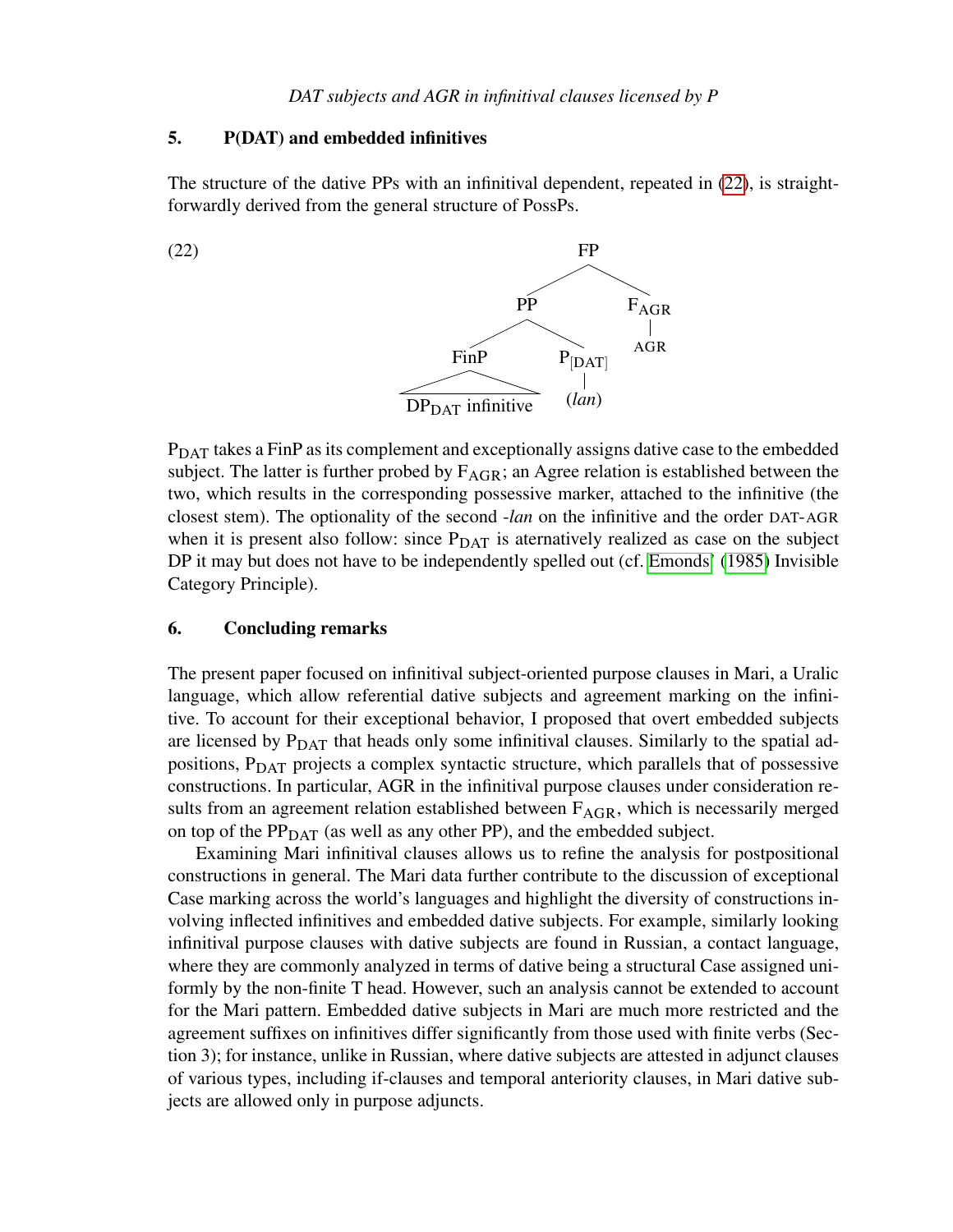$(23)$   $[(*Təlat)$  peč $ə-m$ you.DAT fence-ACC break-INF-1PL/2SG if sümər-aš(-\*na/\*et) gən] kudəvečə-š pur-əna. yard-ILL go-NPST.1PL 'If we break the fence we will get into the yard.'

The proposed analysis opens several directions for future research. First, as already noted above, it would be interesting to look at other instances of embedded subjects being Caselicensed by a P (or an adposition-like C head) located above the non-finite TP found in the world's languages, and compare them to the Mari data; see, for instance, [Barbosa](#page-12-13) [\(2020\)](#page-12-13) on the so-called Prepositional Infinitival Construction in European Portuguese and references therein.

Second, a broader question arises about the categorial status and selectional properties of adpositions in Uralic languages. As discussed in Section 4, P heads in Mari can and shall be compared to Poss heads and thus appear to belong to the nominal domain. Furthermore, both PossP and PP can be dominated by a DP, as shown by the Hill Mari examples in [\(24\)](#page-11-0), where the discourse marker - $\zeta\hat{\partial}$  (morphologically identical to the 3sG possessive suffix) is an exponent of the D head [\(Georgieva 2022\)](#page-12-14).

<span id="page-11-0"></span>

| (24) |   | a. Uškal-em-žô-m môj užalem.                      |
|------|---|---------------------------------------------------|
|      |   | $cow-1SG-DISC-ACCI$ sell. NPST. 1SG               |
|      |   | 'As for my cow, I will sell (it).' [Pleshak 2019] |
|      | h | korz'in loštô-štô- <b>žô</b><br>ulâ               |
|      |   | basket in.middle-3PL-DISC EX                      |
|      |   | 'The basket is between them'. [ibid.]             |

However, in case of an infinitival purpose clause,  $P_{DATA}$  takes a FinP as its complement. Strikingly, the PP can be dominated by a CP with the complementizer *manon*; as shown in [\(25\)](#page-11-1), when *manon* is present at the right periphery of the embedded clause, the optional -*lan* and AGR still obligatorily attach to the infinitive, preceding it.

<span id="page-11-1"></span>(25) Kudəvečə-š pur-aš(-lan)-na **manən**, təj pečə-m yard-ILL go-INF-DAT-1PL COMP you fence-ACC break-PST-FIN.2SG sümər-en-at. 'You broke the fence for us to get into the yard.'

Thus, in the complex sentences under consideration the same  $P<sub>DATA</sub>$  appears to be a part of an extended verbal projection and resembles a layer within a split CP endowed with Afeatures; cf. [Lohninger et al.](#page-12-15) [\(2022\)](#page-12-15) on the left clausal periphery having both A-bar and A properties. Further examination of Mari data will help bring the two contexts (the nominal and the clausal one) together and shed light on the structure of CP and the similarities between CPs and DPs.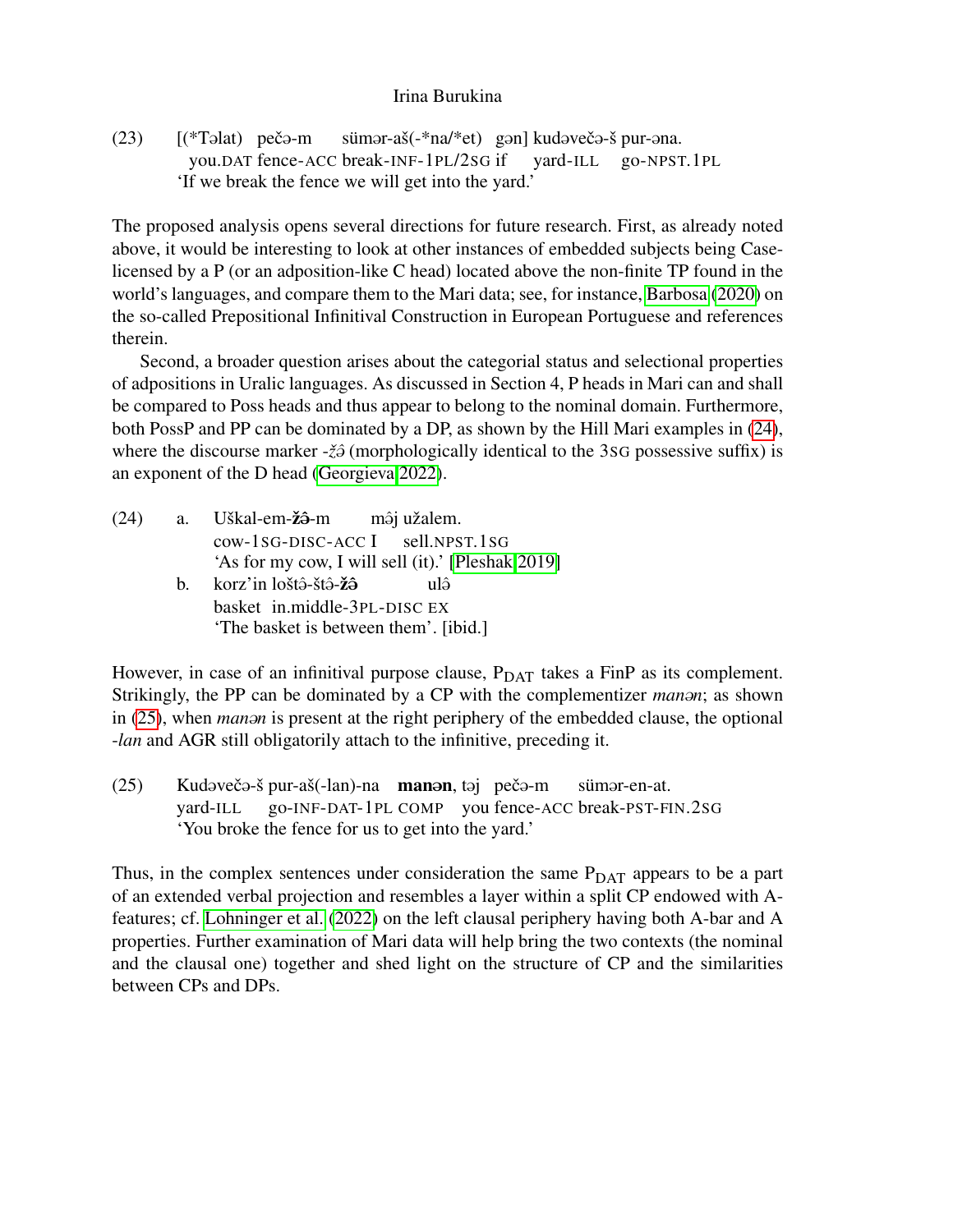### References

- <span id="page-12-13"></span>Barbosa, Pilar. 2020. Nominative Case blocking in inflected infinitival complements of perception verbs in European Portuguese. Talk presented at the Vienna Workshops on Portuguese Linguistics, University of Vienna, December 11–12.
- <span id="page-12-11"></span>Burukina, Irina. 2022. On a silent P licensing dative subjects and agreement in infinitival clauses. Talk presented at the 52nd annual meeting of the North East Linguistic Society, Rutgers University, October 29–31.
- <span id="page-12-0"></span>Comrie, Bernard. 1984. Subject and object control: Syntax, semantics, pragmatics. In *Proceedings of the Annual Meeting of the Berkeley Linguistics Society 10*, ed. by Claudia Brugman, 450–464. Berkeley, CA: Berkeley Linguistics Society.
- <span id="page-12-7"></span>Dékány, Éva. 2018. The position of case markers relative to possessive agreement: Variation within Hungarian. *Natural Language & Linguistic Theory* 36(2):365–400.
- <span id="page-12-6"></span>Dékány, Éva, and Veronika Hegedüs. 2015. Word order variation in Hungarian PPs. In *Approaches to Hungarian 14: papers from the 2013 Piliscsaba conference*, ed. by Katalin É. Kiss, Balázs Surányi, and Éva Dékány, 95–120. Amsterdam; Philadelphia: John Benjamins.
- <span id="page-12-10"></span>É. Kiss, Katalin. 2013. The Inverse Agreement Constraint in Uralic languages. *Finno-Ugric Languages and Linguistics* 2(1).
- <span id="page-12-5"></span>Eberhard, David M., Gary F. Simons, and Charles D. Fennig, ed. by. 2022. *Ethnologue: Languages of the world*. Dallas, TX: SIL International.
- <span id="page-12-12"></span>Emonds, Joseph E. 1985. *A unified theory of syntactic categories*. Dordrecht: Foris.
- <span id="page-12-2"></span>Franks, Steven, and Norbert Hornstein. 1992. Secondary predication in Russian and proper government of PRO. In *Control and grammar*, ed. by Richard K. Larson, Sabine Iatridou, Utpal Lahiri, and James Higginbotham, 1–50. Dordrecht; Boston: Kluwer Academic Publishers.
- <span id="page-12-14"></span>Georgieva, Ekaterina. 2022. Fake possessives, partitives and definites sharing the same d. Poster at the 45th Generative Linguistics in the Old World (GLOW) Colloquium, Queen Mary University of London, April 27–29.
- <span id="page-12-1"></span>Greenberg, Gerald R. 1985. The syntax and semantics of the Russian infinitive. Doctoral dissertation, Cornell University.
- <span id="page-12-8"></span>Harizanov, Boris. 2014. Clitic doubling at the syntax-morphophonology interface: Amovement and morphological merger in Bulgarian. *Natural Language & Linguistic Theory* 32(4):1033–1088.
- <span id="page-12-4"></span>Landau, Idan. 2004. The scale of finiteness and the calculus of control. *Natural Language & Linguistic Theory* 22(4):811–877.
- <span id="page-12-15"></span>Lohninger, Magdalena, Iva Kovač, and Susi Wurmbrand. 2022. From Prolepsis to Hyperraising. *Philosophies* 7.2:32.
- <span id="page-12-3"></span>Moore, John, and David M. Perlmutter. 2000. What does it take to be a dative subject? *Natural Language & Linguistic Theory* 18(2):373–416.
- <span id="page-12-9"></span>Noonan, Máire. 2010. À to zu. In *Mapping spatial PPs*, ed. by Guglielmo Cinque and Luigi Rizzi, 161–195. Oxford: Oxford University Press.